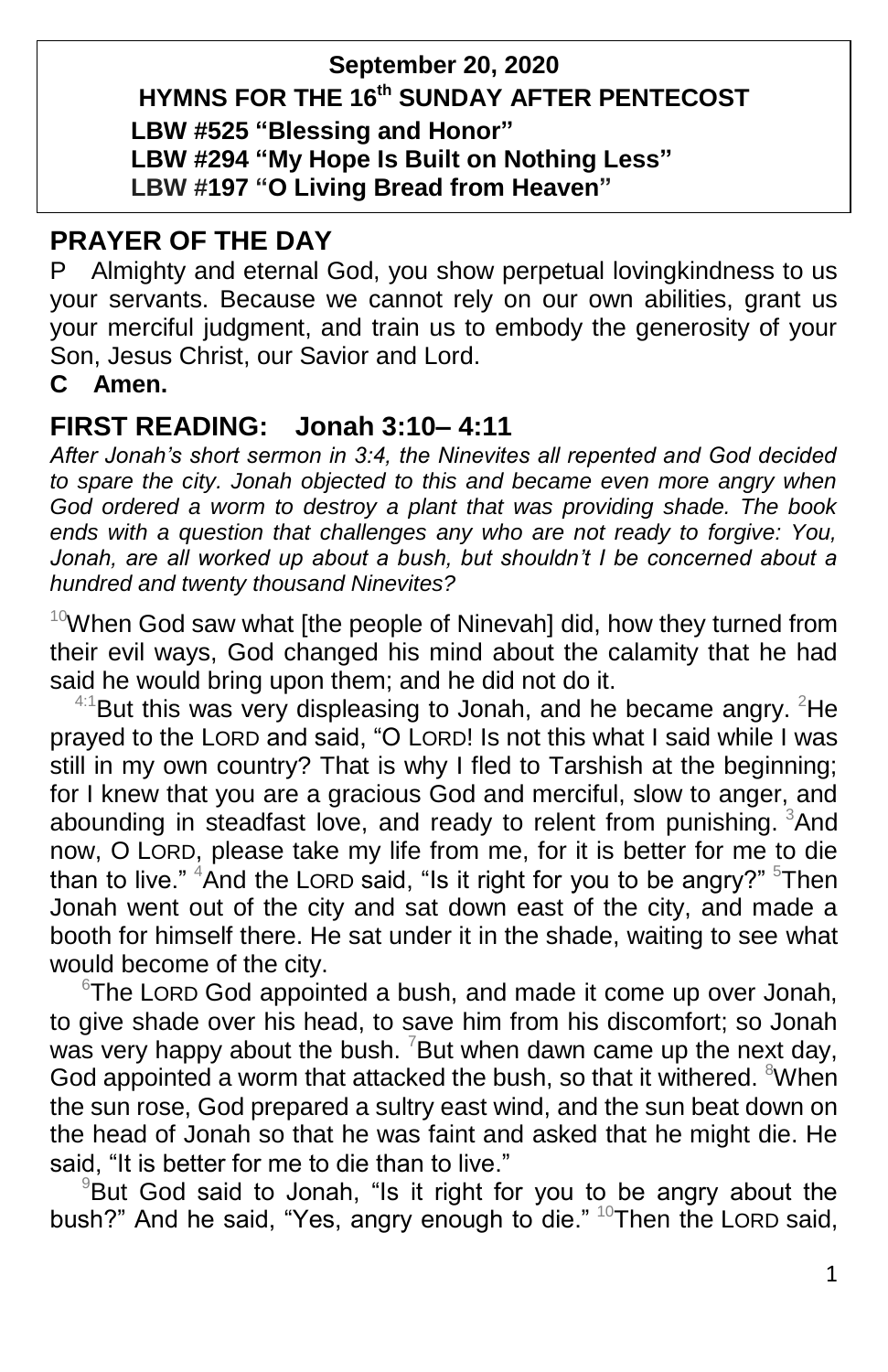"You are concerned about the bush, for which you did not labor and which you did not grow; it came into being in a night and perished in a night. <sup>11</sup>And should I not be concerned about Nineveh, that great city, in which there are more than a hundred and twenty thousand persons who do not know their right hand from their left, and also many animals?"

# **PSALM: Psalm 145:1-8**

 *R The LORD is slow to anger and abounding in steadfast love. (Ps. 145:8)* <sup>1</sup>I will exalt you, my God and king,

and bless your name forever and ever.

# <sup>2</sup>**Every day will I bless you**

**and praise your name forever and ever.**

<sup>3</sup>Great is the LORD and greatly to be praised! There is no end to your greatness.

- <sup>4</sup>**One generation shall praise your works to another and shall declare your power.** *R*
- <sup>5</sup>I will speak of the glorious splendor of your majesty and all your marvelous works.
- <sup>6</sup>**They shall tell of the might of your wondrous acts, and I will recount your greatness.**
- $7$ They shall publish the remembrance of your great goodness; they shall sing joyfully of your righteousness.

## <sup>8</sup>**The LORD is gracious and full of compassion, slow to anger and abounding in steadfast love.** *R*

# **SECOND READING: Philippians 1:21-30**

Paul writes to the Philippians from prison. Though he is uncertain about the *outcome of his imprisonment, he is committed to the ministry of the gospel and calls on the Philippians to live lives that reflect and enhance the gospel mission.*

<sup>21</sup>For to me, living is Christ and dying is gain. <sup>22</sup>If I am to live in the flesh, that means fruitful labor for me; and I do not know which I prefer.  $^{23}$ I am hard pressed between the two: my desire is to depart and be with Christ, for that is far better;  $24$  but to remain in the flesh is more necessary for you.  $25$ Since I am convinced of this, I know that I will remain and continue with all of you for your progress and joy in faith,  $^{26}$ so that I may share abundantly in your boasting in Christ Jesus when I come to you again.

 $^{27}$ Only, live your life in a manner worthy of the gospel of Christ, so that, whether I come and see you or am absent and hear about you, I will know that you are standing firm in one spirit, striving side by side with one mind for the faith of the gospel,  $^{28}$  and are in no way intimidated by your opponents. For them this is evidence of their destruction, but of your salvation. And this is God's doing.  $^{29}$  For he has graciously granted you the privilege not only of believing in Christ, but of suffering for him as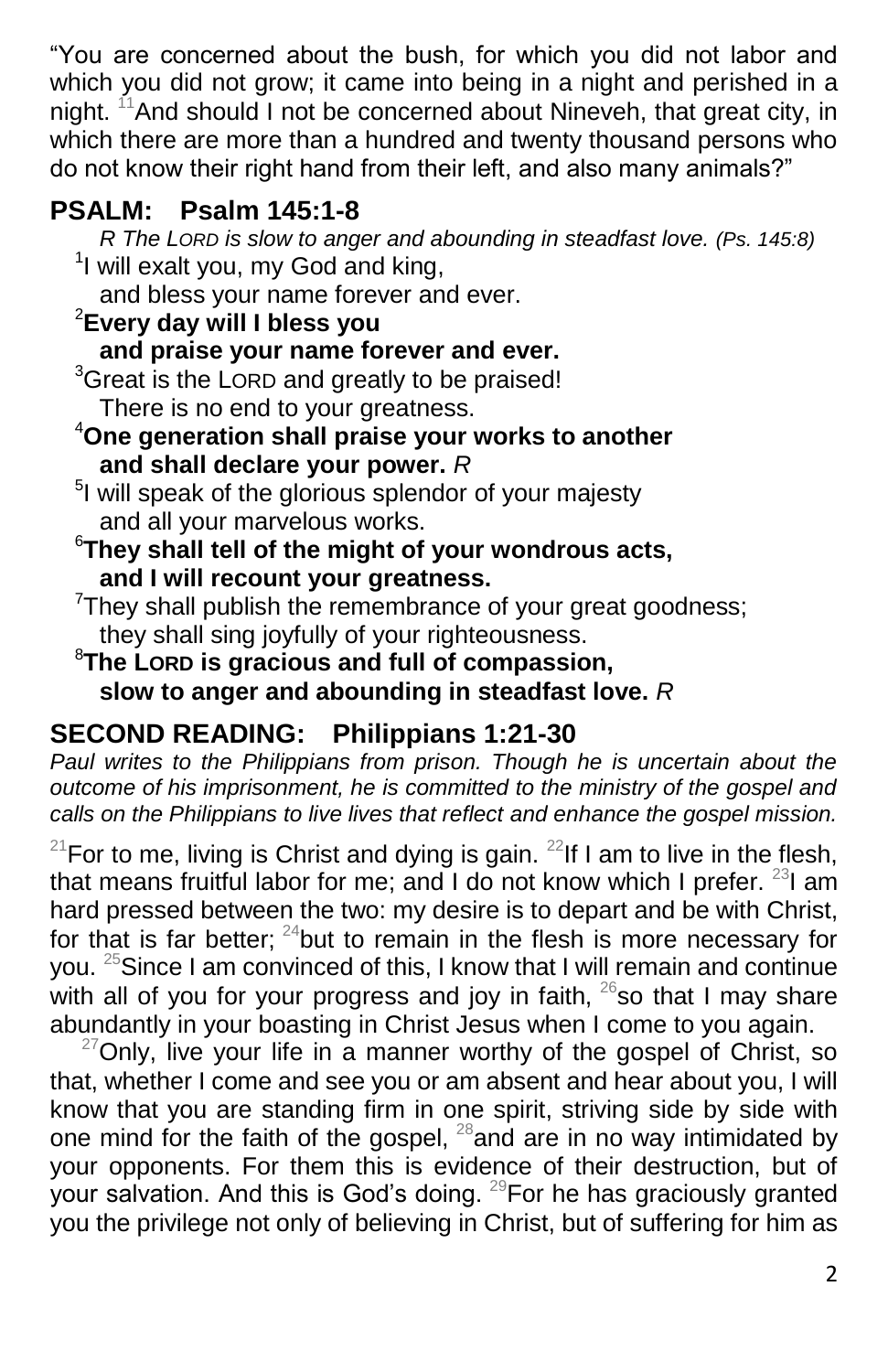well— $30$ since you are having the same struggle that you saw I had and now hear that I still have.

### **GOSPEL: Matthew 20:1-16**

*Jesus tells a parable about God's generosity, challenging the common assumption that God rewards people according to what they have earned or deserve.*

[Jesus said to the disciples:]  $14$  The kingdom of heaven is like a landowner who went out early in the morning to hire laborers for his vineyard. <sup>2</sup>After agreeing with the laborers for the usual daily wage, he sent them into his vineyard. <sup>3</sup>When he went out about nine o'clock, he saw others standing idle in the marketplace; <sup>4</sup>and he said to them, 'You also go into the vineyard, and I will pay you whatever is right.' So they went. <sup>5</sup>When he went out again about noon and about three o'clock, he did the same.  $6$ And about five o'clock he went out and found others standing around; and he said to them, 'Why are you standing here idle all day?  $7$ They said to him, 'Because no one has hired us.' He said to them, 'You also go into the vineyard.' <sup>8</sup>When evening came, the owner of the vineyard said to his manager, 'Call the laborers and give them their pay, beginning with the last and then going to the first.<sup>9</sup>When those hired about five o'clock came, each of them received the usual daily wage.  $10$ Now when the first came, they thought they would receive more; but each of them also received the usual daily wage.  $11$ And when they received it, they grumbled against the landowner,  $12$  saying, 'These last worked only one hour, and you have made them equal to us who have borne the burden of the day and the scorching heat.<sup>' 13</sup>But he replied to one of them, 'Friend, I am doing you no wrong; did you not agree with me for the usual daily wage?  $14$ Take what belongs to you and go; I choose to give to this last the same as I give to you.  $15Am I$  not allowed to do what I choose with what belongs to me? Or are you envious because I am generous?<sup>' 16</sup>So the last will be first, and the first will be last."

# **PRAYERS OF INTERCESSION**

P Drawn together in the compassion of God, we pray for the church, the world, and all those in need.

*A brief silence.*

A Generous God, you make the last first, and the first last. Where this gospel challenges the church, equip it for its works of service. Strengthen those who suffer for Christ (*especially*). Lord, in your mercy, **C hear our prayer.**